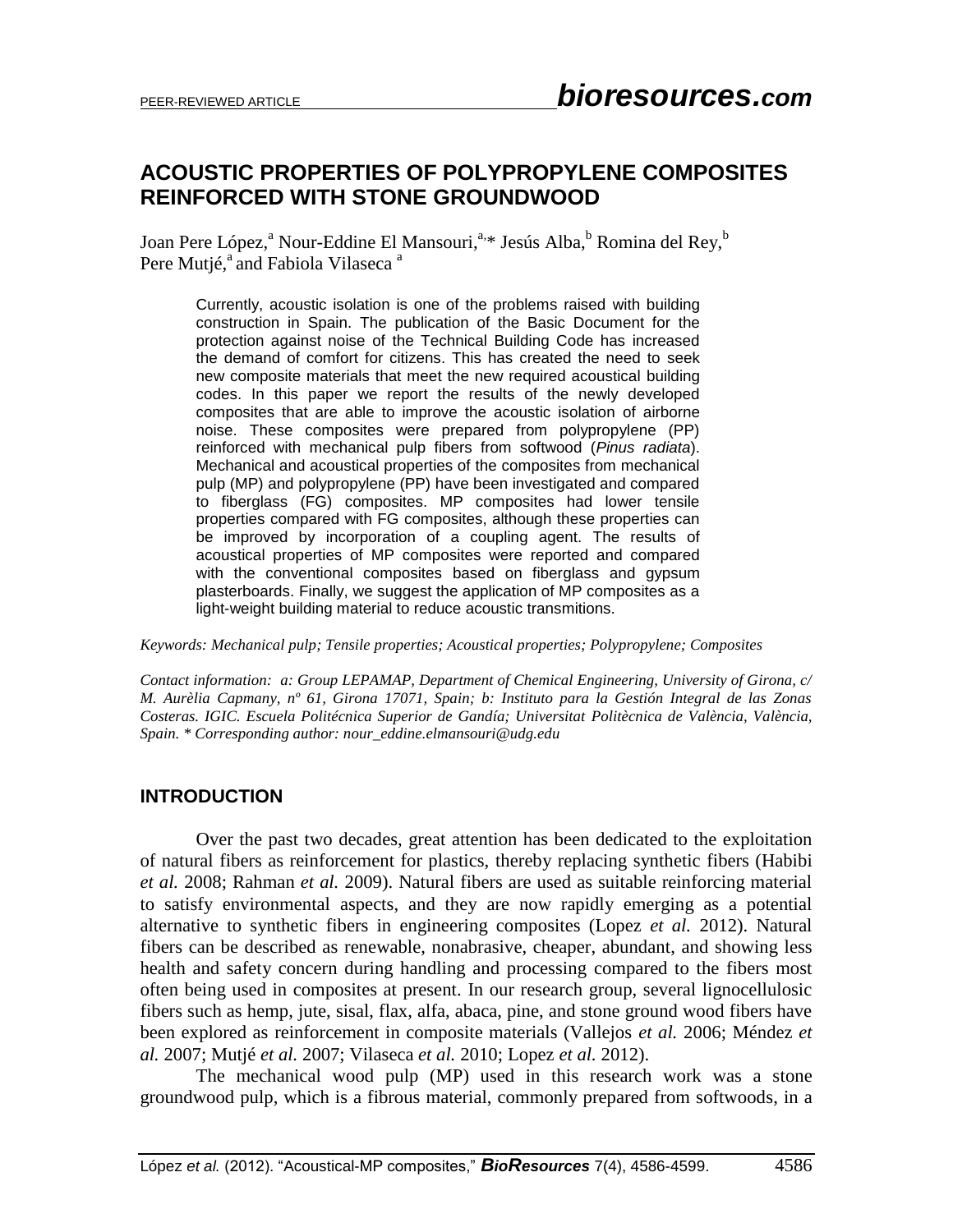process that can reach 98.5wt% yield (Lopez *et al.* 2012). The most common applications of MP are in the production of printing paper, newsprint, boards, and packaging papers. Mechanical wood pulp is frequently used in paper formulations together with recycled fibers (Sundholm 1998). Thanks to these applications, the existence of mechanical pulp in the global market is guaranteed, and it has a very economical price between 0.3 and  $0.4 \in \text{kg}$  (Lopez *et al.* 2011). Moreover, due to its fibrous morphology, mechanical fiber has found applications as a reinforcing element of polypropylene and polyethylene (Mendez *et al.* 2007; Lopez *et al.* 2011 and 2012). In this respect, it was also reported that natural fibers can be used as a substitute for wood-based raw materials and explored as filler for composite systems suitable for acoustic applications (Huda and Yang 2009). In that work, feather and jute fibers were used as a reinforcement element for lightweight composites with good acoustic properties. Composites studied in this work, have a density below the materials used as acoustic lightweight isolation solutions ( $\langle 20 \text{ kg/m}^2 \rangle$ ). However, to the best of our knowledge, there is no research work published on the use of mechanical wood fibers (MP) as reinforcement for the light-weight building material designed for acoustical applications.

At the present time, acoustic isolation is one of the problems raised with building construction in Spain. The sources of noise found both inside and outside the buildings, which generate higher levels of noise, are more and more numerous (domestic electrical appliances, systems for reproducing sound, traffic, *etc*.). And with the recent publication of the Basic Document for the protection against noise of the Spanish Technical Building Code (Real decrecto 1371/2007), the exigencies for the comfort of citizens have increased. This has created the need to seek new composite materials that meet the new required acoustical building codes.

These compound compositions show characteristics of sound-proof layers. There are mathematical models to describe the acoustic behavior of these sound-proof layers based on elastic properties or properties related to bending (Alba et al. 2003, 2004). The acoustical behavior of the absorbent materials cannot be described from the same properties (Delany and Bazley 1970, King *et al.* 2012). In this case, the properties to be considered are viscosity, tortuosity, and porosity based on the distribution of fibers that compose the absorbent material.

This research work reports the results of the mechanical and acoustical properties of mechanical pulp (MP) and fiberglass (FG) composites. The acoustical behavior of MP composites was evaluated for their application as acoustic isolation elements for singlelayer and double-layers. The obtained results were compared to the acoustic solutions commonly used as light-weight building material such as gypsum plasterboard.

### **Theoretical Basics**

There exist many models for the prediction of acoustic isolation for both airborne as well as impact noise (Brekke 1981; Davy 2009, 2010; Ookura and Saito 1978; Vinokur 1990). Some of these predictive models only allow the possibility for modeling the acoustic behavior of a single layer. Others permit study of isolation of multi-layer partitions with either air chamber or material with absorbent properties in its interior. And in some cases allow modeling solutions for perforating plates that improve many frequency problems.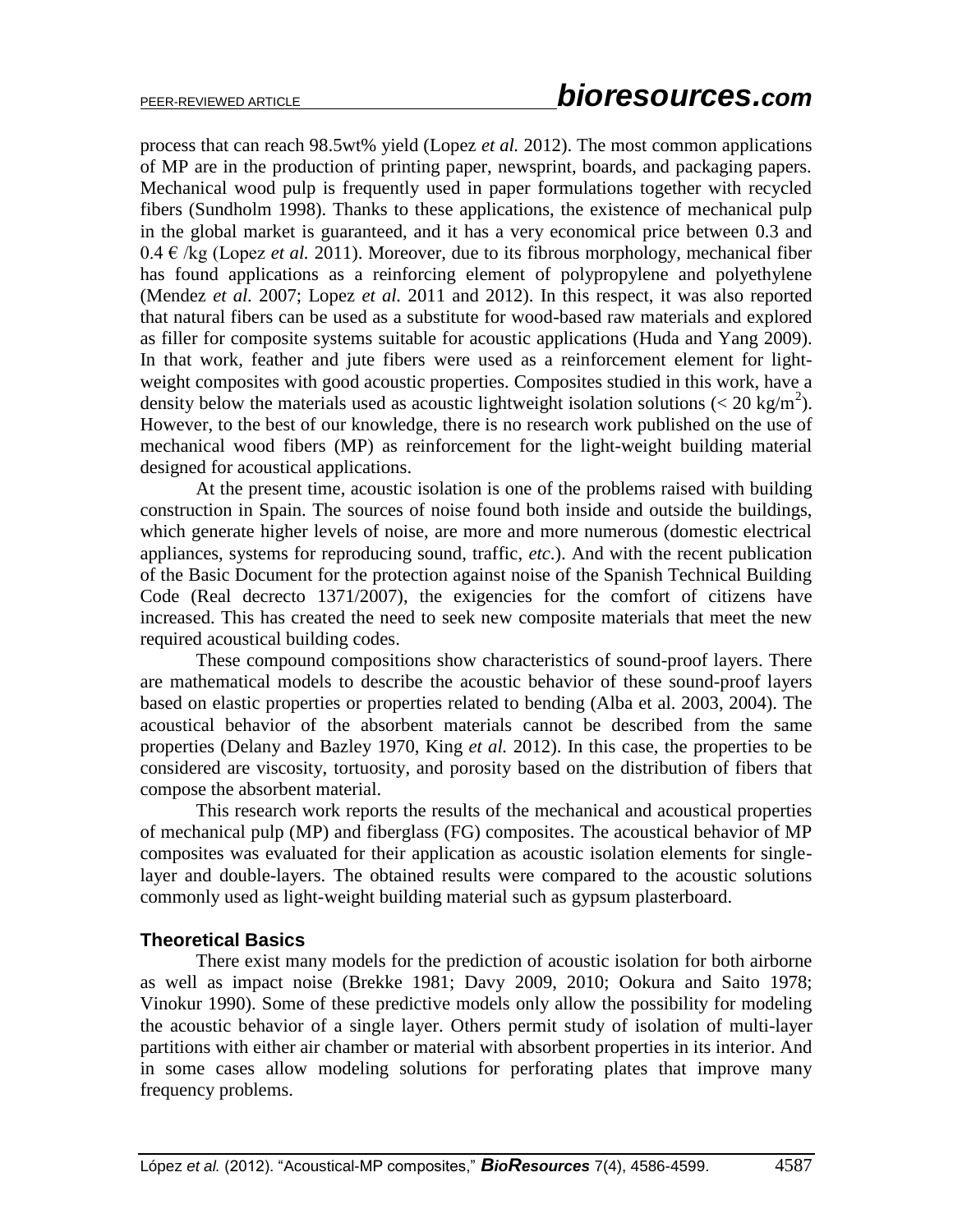For the present work, we have developed a computer application (AISLA) that studies the three situations mentioned above. This computer application takes as a starting point the prediction model reported by Ookura and Saito (1978). This model is based on coupling the acoustic impedance of various layers to obtain the overall acoustic isolation. The final parameter that indicates to us the value of the acoustic isolation is known as the sound reduction index (*R*). This parameter can be given as a function of the frequency or as an overall value. For that, it is necessary to introduce as input values in our computer application the characteristics of the impermeable plates and those of the absorbent acoustic materials. This computer application allows the characterization of each material separately. In addition, this application not only makes it possible to characterize the absorbent materials in a standard form from predictive models (Delany and Bazley 1970; Dunn and Davern 1986), but it also allows the introduction of specific values of the conducted tests carried out in the same laboratories of acoustic and materials by incorporating new natural or recycled materials (Ramis *et al.* 2010).

#### *Sound reduction index*

The sound reduction index  $(R)$  is obtained from the ratio of transmission  $\tau(\theta)$  (transmitted energy) with respect to the incident as a function of the incidence angle on the wall test (Alba *et al.* 2001; Alba and Ramis 2003; Alba *et al.* 2003). We can use this variable to obtain a transmission coefficient in a diffuse field  $(\tau_d)$  given by Eq. 1,

$$
\tau_d = \frac{\int_{\theta_{\text{lim}}^{\text{}}}}{\int_{0}^{\theta_{\text{lim}}}} \tau(\theta) \cos \theta \sin \theta d\theta
$$
\n(1)

where  $\theta_{\text{lim}}$  values represent the limit angle of our area, which is the major inclination with respect to the surface vector that we can get by impacting on the test wall. There has been some discrepancy with respect to the limit angle reported by different authors. For example, some authors have decided that the limit angle is 90º (*i.e*., direction parallel to the wall test), however others indicate that it is difficult to get an incident above the 80º because of the limitations of design conditions (Ookura and Saito 1978; Trochidis and Kalaroutis 1986; Alba *et al.* 2004).

From this expression, we can obtain an estimate of the sound reduction index according to Eq. 2:

$$
R = -10\log \tau_d \tag{2}
$$

Therefore, if we consider as a valid estimate of Eq. 1, then we can estimate an *R* value that depends on the limit angle of the incident sound.

In the case of a thin plate, infinite and elastic, with the mass per unit area *m*, which separates two regions of space, I and II, without any connection between them (see Fig. 1), there exist relatively simple expressions derived from an improvement of acoustical mass law (Ookura and Saito 1978; Trochidis and Kalaroutis 1986):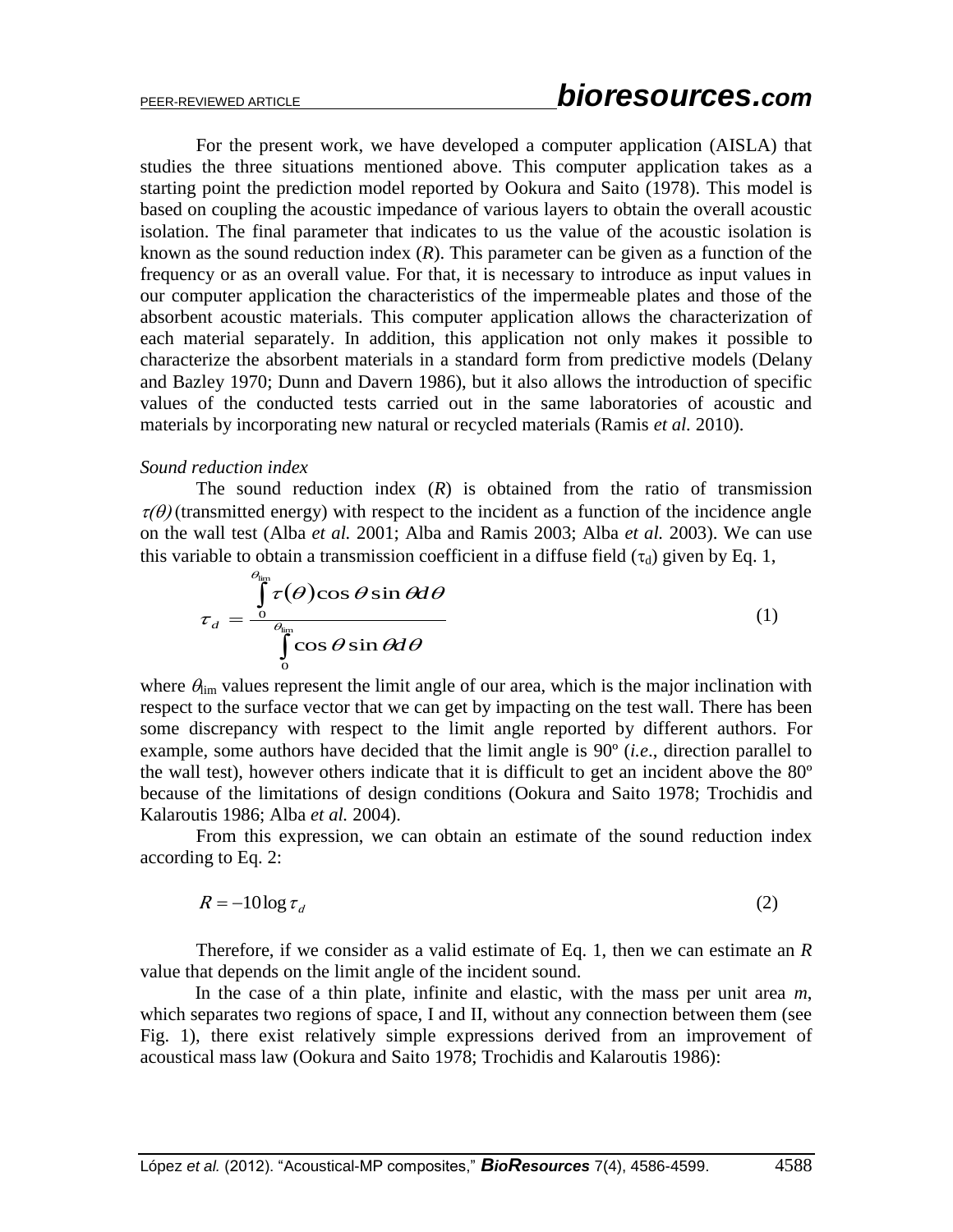$$
\tau(\theta) = \frac{(2\rho_o)^2}{\left(\frac{\omega^3 \cos \theta D \sin^4 \theta \eta}{c_o^5} + 2\rho_o\right)^2 + \frac{\omega^2 \cos^2 \theta (D\omega^2 \sin^4 \theta - mc^4)^2}{c_o^{10}}}
$$
(3)



**Fig. 1**: Thin and impermeable plate separating two spaces

In the case of a diffuse field, *i.e*., by applying (Eq. 1),

$$
\tau_d = \frac{\int_0^{\theta_{\text{lim}}}\left(\frac{(2\rho_o)^2 \cos\theta \sin\theta d\theta}{\left(\frac{\omega^3 \cos\theta D \sin^4 \theta \eta}{c_o^5} + 2\rho_o\right)^2 + \frac{\omega^2 \cos^2\theta (D\omega^2 \sin^4 \theta - mc^4)^2}{c_o^{10}}}{\sin^2\theta_{\text{lim}}}
$$
(4)

where *D* is the rigidity at the plate bending,  $\eta$  is the factor of total losses,  $c_0$  is the speed of propagation of sound in air,  $\rho_0$  is the density of the air, and  $\omega$  is the angular frequency. This last expression allows us to solve the problem for thin impermeable plates.

*Sound reduction index: Case of multi-layered partitions with absorbent material inside the air chamber*

The new formulae for the calculation of the resonance and limit frequencies when the absorbent material was introduced in the air chamber are the following,

$$
LLf = 43 \sqrt{\frac{m_1 + m_2}{m_1 \cdot m_2 \cdot d_{abs}}}
$$
(5)

where  $m<sub>1</sub>$  and  $m<sub>2</sub>$  are the surface densities of each impermeable plates, and  $d<sub>abs</sub>$  is the width of the air chamber and absorbent.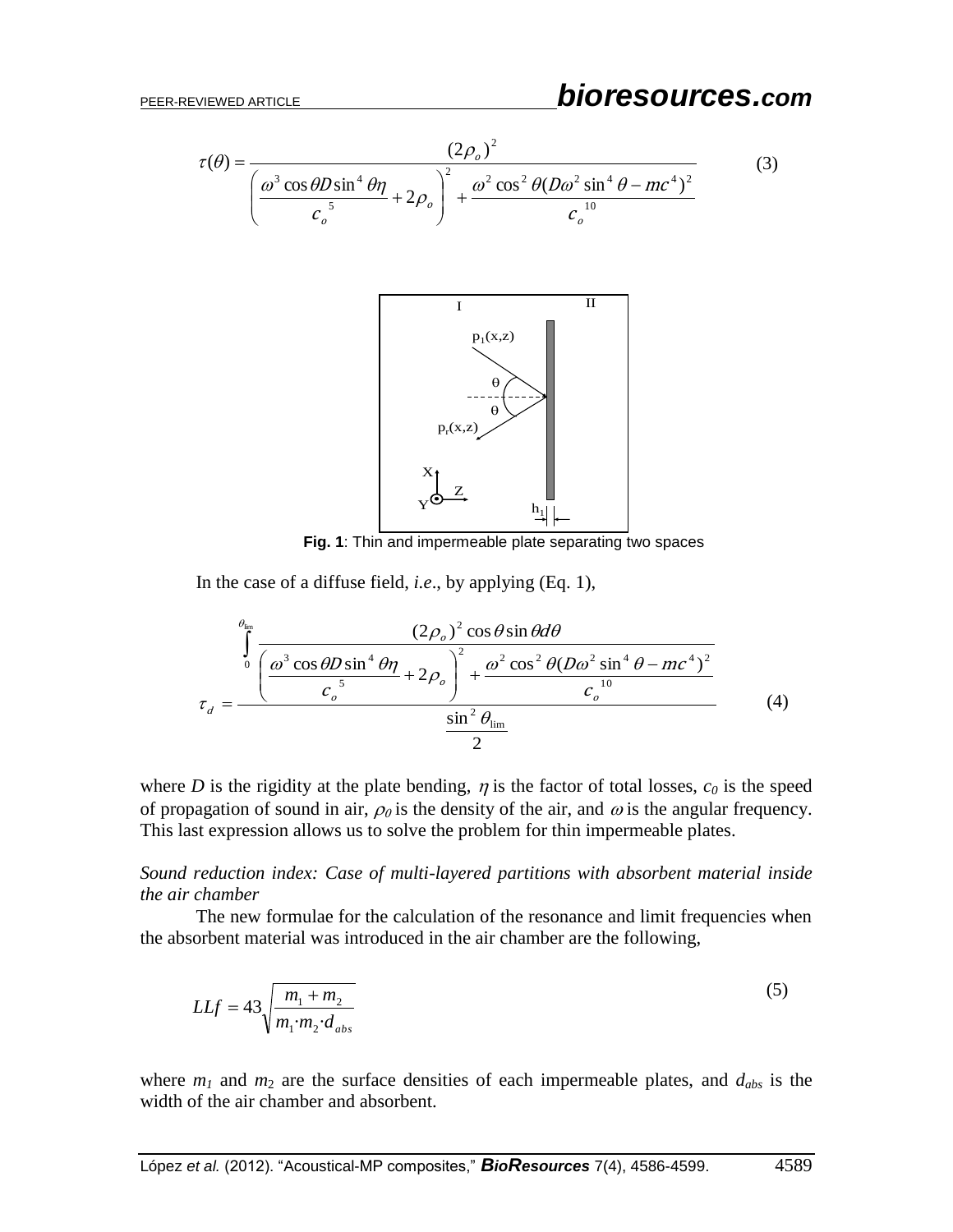$$
ULf = \frac{43}{\cos \theta_l} \sqrt{\frac{m_1 + m_2}{m_1 \cdot m_2 \cdot d_{abs}}}
$$
(6)

$$
f_L = \frac{c_0}{2 \cdot d_{cam}} \tag{7}
$$

In this case, the computer application allows the user to choose the model corresponding to the absorbent material as well as to characterize the absorbent material through the absorption coefficient or the resistance to the flow by bands of eighths or global. Thus, the corresponding equations used are the following:

$$
\tau(\theta) = \left| \frac{p_i}{p_i} \right|^2 = \left| \frac{p_{11}}{p_i} \right|^2 = \left| \frac{p_{32}}{p_i} \right|^2 \cdot \left| \frac{p_{31}}{p_{32}} \frac{p_{21}}{p_{22}} \frac{p_{11}}{p_{12}} \right|^2 \tag{8}
$$

where:

$$
\left| \frac{p_{32}}{p_i} \right|^2 = \left| \frac{2 \cdot Z_{32}}{Z_{32} + \frac{\rho \cdot c}{\cos \theta}} \right|^2 \tag{9}
$$

$$
\left|\frac{p_{31}}{p_{32}}\right|^2 = \left|\frac{Z_{31}}{Z_{32}}\right|^2 = \left|\frac{Z_{31}}{Z_{31} + Z_{m2}}\right|^2 = \left|\frac{Z_{22}}{Z_{22} + Z_{m2}}\right|^2
$$
\n(10)

$$
\left|\frac{p_{21}}{p_{22}}\right|^2 = \left|\frac{\cosh\varphi_1}{\cosh(q_1 \cdot d_{abs} + \varphi_1)}\right|^2 \tag{11}
$$

$$
\frac{p_{11}}{p_{12}}\bigg|^2 = \bigg|\frac{Z_{11}}{Z_{11} + Z_{m1}}\bigg|^2\tag{12}
$$

and:

$$
\varphi_1 = \operatorname{arccoth}\left(\frac{Z_{12} \cdot q_1}{\gamma_1 \cdot Z_0}\right) \tag{13}
$$

$$
Z_{12} = Z_{22} + Z_{m2} \tag{14}
$$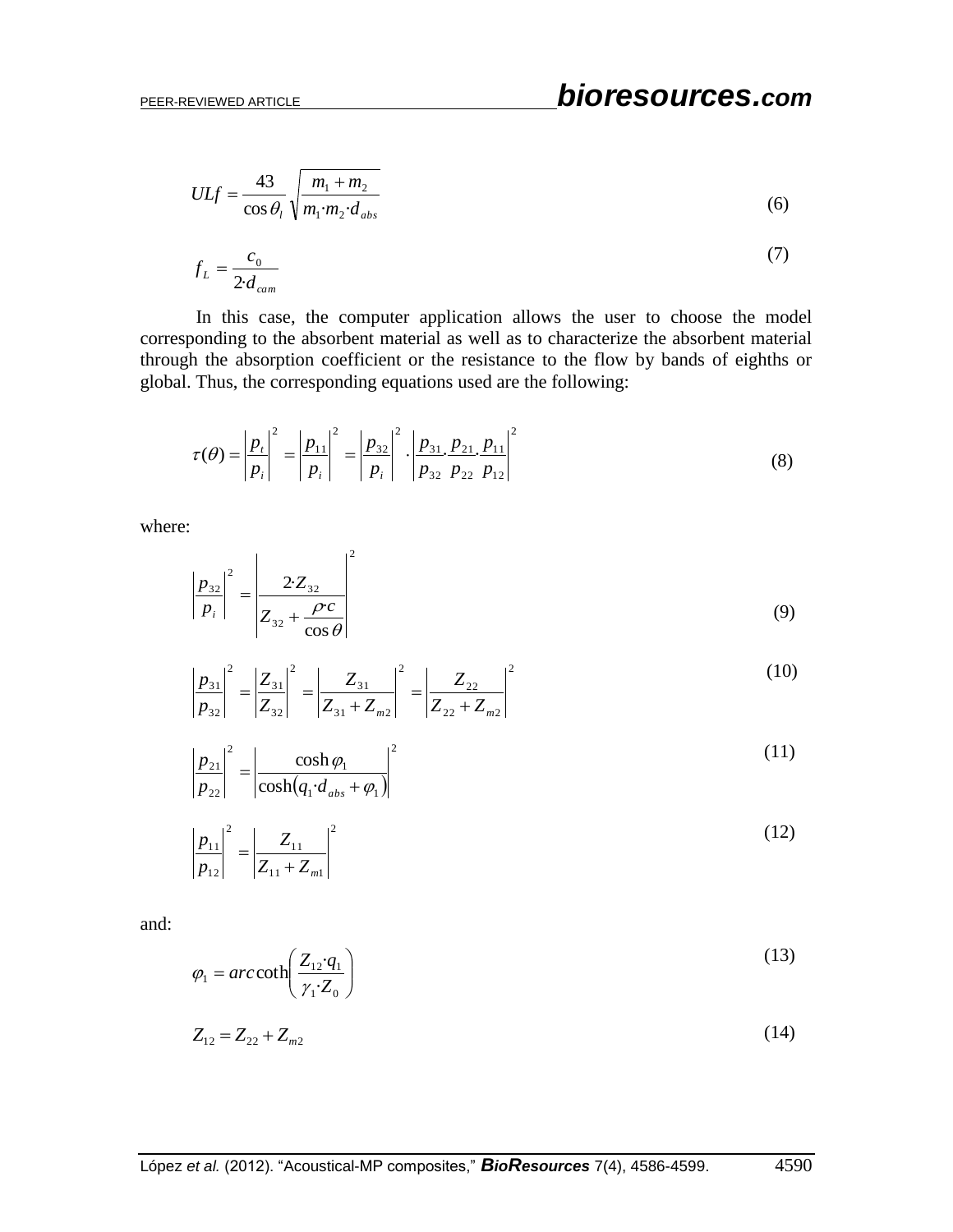·  $1^{\mathcal{U}}$ abs  $\tau \varphi_1$ 1  $\alpha_{22} = \frac{\gamma_1 \cdot Z_0}{q_1} \coth(q_1 d_{abs} + \varphi_1)$  $Z_{22} = \frac{\gamma_1 \cdot Z}{\gamma_2}$ (15)

$$
\gamma_1 = \alpha + j\beta \tag{16}
$$

$$
q_1 = \gamma_1 \cdot \sqrt{1 + \left(\frac{k}{\gamma_1}\right)^2 \cdot \sin^2 \theta} \tag{17}
$$

$$
k_1 = \frac{2 \cdot \pi \cdot f}{c_0} \tag{18}
$$

$$
Z_0 = R + jX \tag{19}
$$

$$
Z_{12} = Z_{11} + Z_{m1} \tag{20}
$$

$$
Z_{11} = \frac{\rho c}{\cos \theta} \tag{21}
$$

$$
Z_{m1} = \eta_1 \cdot 2 \cdot \pi \cdot f \cdot m_1 \left(\frac{f}{f_{c1}}\right)^2 \cdot \sin^4 \theta + j \cdot 2 \cdot \pi \cdot f \cdot m_1 \left(1 - \left(\frac{f}{f_{c1}}\right)^2 \cdot \sin^4 \theta\right)
$$
(22)

$$
Z_{m2} = \eta_2 \cdot 2 \cdot \pi \cdot f \cdot m_2 \left(\frac{f}{f_{c2}}\right)^2 \cdot \sin^4 \theta + j \cdot 2 \cdot \pi \cdot f \cdot m_2 \left(1 - \left(\frac{f}{f_{c2}}\right)^2 \cdot \sin^4 \theta\right)
$$
(23)

where  $\gamma_1$  and  $Z_0$  can be obtained with different models and theories of the characterization of the acoustic absorbent materials (Delany and Bazley 1970; Miki 1990; Allard and Champoux 1992), or with others empirical models based on experimental tests (Ramis *et al.* 2010; Del Rey *et al.* 2011, 2012).

#### **EXPERIMENTAL**

#### **Materials**

 $Z_{22} = \frac{z_1 + z_2}{q_1} \text{coth}(q_1 d_{\text{ave}} + \theta_1)$  (16)<br>  $q_1 = y_1 \sqrt{1 + \left(\frac{k}{z_1}\right)^2 \cdot \sin^2 \theta}$  (17)<br>  $q_2 = \frac{2\pi f}{c_2}$  (18)<br>  $k_1 = \frac{2\pi f}{c_2}$  (18)<br>  $Z_{42} = R + jX$  (19)<br>  $Z_{43} = Z_{11} + Z_{\text{out}}$  (20)<br>  $Z_{44} = \eta_1 2\pi f/m_1 \left(\frac{f}{f_{4$ Composites materials were prepared from polypropylene (PP) (Isplen PP090 G2) delivered by Repsol-YPF (Tarragona, España) as polymeric matrix. We used mechanical pulp (MP) of softwood (*Pinus radiata*), known as stone ground fiber, from Zubialde S.A. (Aizarnazabal, España) as natural fiber reinforcement. Fiberglass produced by Vetrotex (Chambery, France) and provided by Maben S.L. (Banyoles, España) was used as synthetic fiber reinforcement. The principal features of the reinforcement fibers were reported in our previous works (López *et al.* 2011, 2012).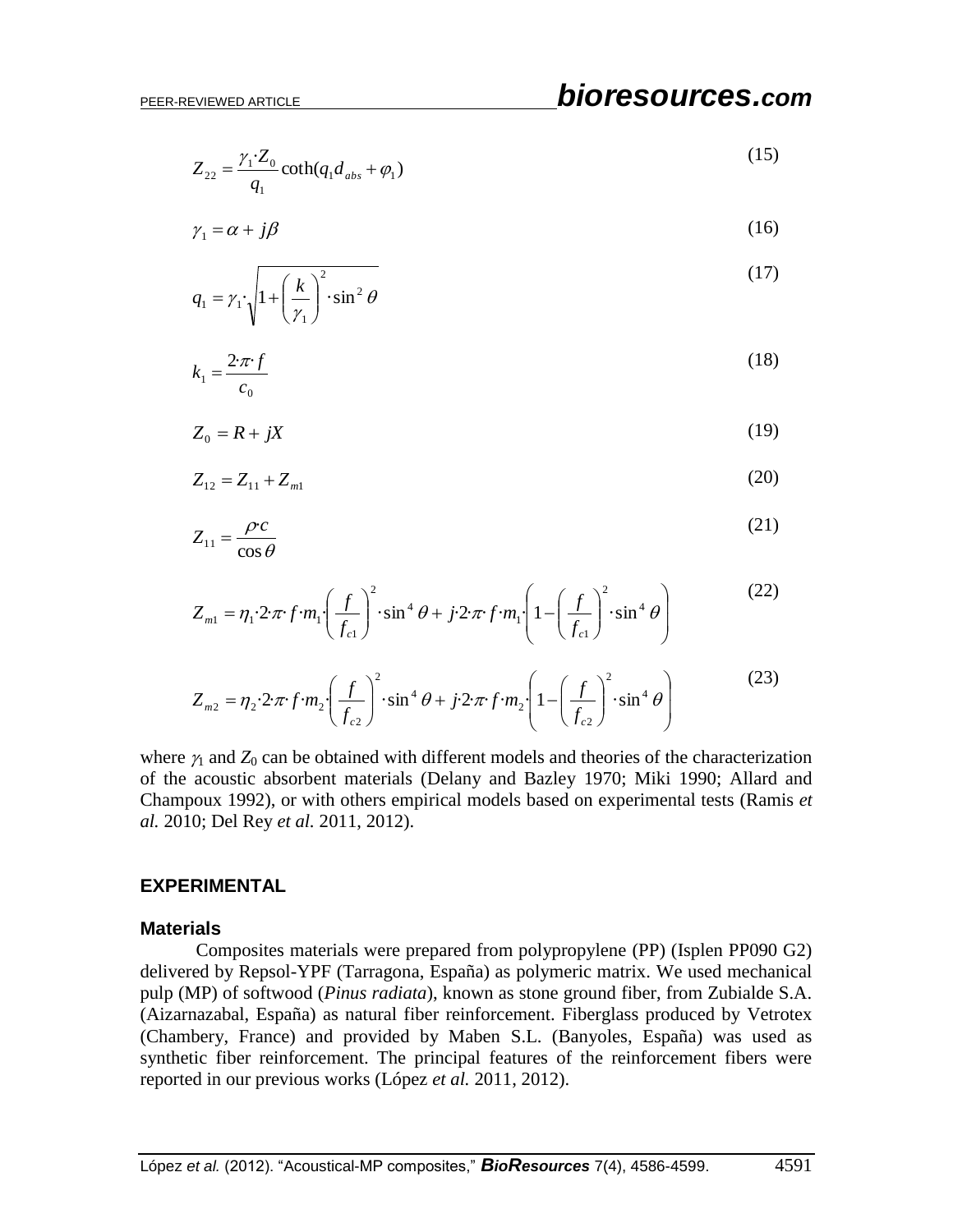#### **Methods**

#### *Preparation of the composites*

Polypropylene composite materials were prepared with 20, 30, 40, and 50% (wt/wt) of mechanical pulp fibers; and with 20, 30, and 40% (wt/wt) of fiberglass. The components were mixed inside a Brabender plastograph internal mixer. The mixing procedure was carried out at 180ºC for 10 minutes, and the rotor speed was about 80 rpm for the mechanical pulp fibers and 20 rpm for fiberglass. The obtained mixtures were pelletized with an Agrimsa Pelletizer. The pellets were then dehumidified with an oven at 80ºC during 24 h.

Afterwards, the pellets were injection-moulded into a Meteor-40 injection machine (Matey & Solé) to obtain tensile specimens. The injection moulding temperatures were in the range of 175 to 190ºC. The first and second pressures were 120 and 37.5 kgf/cm<sup>2</sup>, respectively.

#### *Mechanical characterization of the composites*

Processed materials were placed in a conditioning chamber (Dycometal) at 23ºC and 50% relative humidity during 48 hours, in accordance with ASTM D618, prior to testing. Afterward, composites were assayed for tensile properties by using a universal testing machine (Instron<sup>TM</sup> 1122) with load cell of 5 kN, using a cross head speed of 2 mm/min. The Young's modulus was obtained through the use of an extensometer, according to the ASTM D790. The specimens were tested and the results presented are the average of at least five samples.

#### *Acoustic characterization of the composites*

We conducted several tests to obtain the sound absorption coefficient in normal incidence according to the UNE-EN-ISO 10534-2, and the specific resistance to flow of composite materials using the method of Ingard and Dear (1985), which is not a standardized test but is a widely used method in the research field to characterize materials with acoustic aim. These two magnitudes are used to characterize an acoustic absorbing material to airborne noise when the composite material is inserted between two partitions. In Fig. 2, we present the experimental equipment used for these tests.



**Fig. 2.** Experimental equipments for measurement of (a) sound absorption coefficient (UNE EN ISO 10534-2:2004), and (b) the specific resistance to flow (Ingard & Dear method)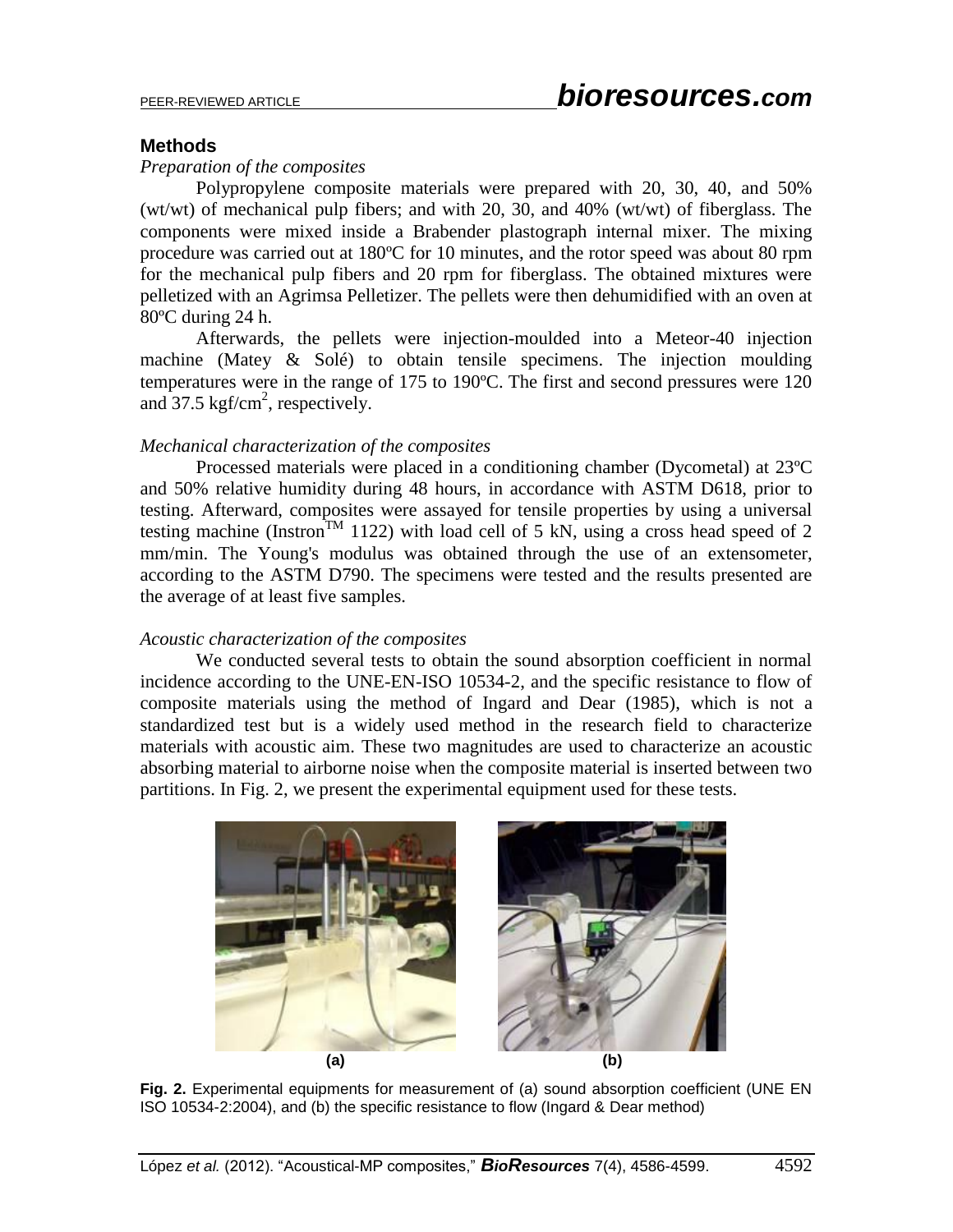### *Prediction of the acoustic insulation*

The final parameter that indicates to us the value of the acoustic insulation is the sound reduction index  $(R)$ . This parameter can be given as a function of the frequency or as an overall value. To do this, a computer application (AISLA) has been developed that not only makes it possible to characterize the absorbing materials on a standardized basis from predictive models (Delany and Bazley 1970; Dunn and Davern 1986), but also allows one to introduce specific values of the tests conducted in the same laboratories of acoustic and materials (Ramis *et al.* 2010; Del Rey *et al.* 2011, 2012). The theoretical basics of AISLA computer application are described in the Introduction.

## **RESULTS AND DISCUSSION**

Tensile properties of MP or FG composites are summarized in Table 1. It can be seen from the table that FG composites had better tensile strength in comparison to MP composites, even at lower reinforcement percentage of fiberglass. It can also be seen that tensile strength of FG composites increased dramatically with the reinforcement percentage of fiberglass. However, the tensile strength of MP composites slightly increased from 28.5 to 31.5 MPa with an increase of the fiber content from 20% to 50%. This is can be explained by the poor adhesion between the two components of the composite, due to the polar nature of natural fibers and non-polar groups characteristic of polypropylene matrix.

| <b>TWIS</b> T. FORGING EXPORTED WITH THE UNION EXPOSITOR OF OUTINGSING IMMIGHANG |                              |                                     |                                  |                                   |                                          |
|----------------------------------------------------------------------------------|------------------------------|-------------------------------------|----------------------------------|-----------------------------------|------------------------------------------|
| <b>Materials</b>                                                                 | %, FG or MP<br>content (w/w) | <b>Tensile</b><br>strength<br>(MPa) | Young<br><b>Modulus</b><br>(GPa) | <b>Elongation</b><br>at break (%) | <b>Critical</b><br><b>Frequency (Hz)</b> |
| $PP + FG$                                                                        | 20                           | 50.7                                | 4.5                              | 3.1                               | 2371                                     |
| $PP + FG$                                                                        | 30                           | 58.5                                | 5.9                              | 3.0                               | 2071                                     |
| $PP + FG$                                                                        | 40                           | 67.1                                | 7.4                              | 2.4                               | 1845                                     |
| $PP + MP$                                                                        | 20                           | 28.5                                | 3.3                              | 3.4                               | 2595                                     |
| $PP + MP$                                                                        | 30                           | 28.5                                | 4.4                              | 2.4                               | 2247                                     |
| $PP + MP$                                                                        | 40                           | 29.5                                | 4.9                              | 1.9                               | 2141                                     |
| $PP + MP$                                                                        | 50                           | 31.5                                | 6.3                              | 1.3                               | 1883                                     |

**Table 1.** Tensile Properties and the Critical Frequency of Composite Materials

FG: Fiberglass, MP: Mechanical Pulp.

In relation to Young's modulus, it is evident that the composites' stiffness increased linearly with the fiber content for both mechanical pulp fibers and fiberglass. It is well known that the rigidity of the composites is generally affected by the dispersion and the amount of the reinforcement (Karmaker and Youngquist 1996; Vilaseca *et al.* 2010). According to this, the observed lineal tendency of this property with the fiber content is representative of a good dispersion degree of the reinforcement inside the composite. These results are in good agreement with the expected increase of materials' stiffness and the reduction of the capacity to sustain the plastic deformation (Vilaseca *et al.* 2010). In relation to the elongation at break, it can be shown that this property decreased with increasing proportion of either FG or MF reinforcement. Major reduction was found for 50 wt% mechanical fiber content. Hence, the stiffening of the matrix due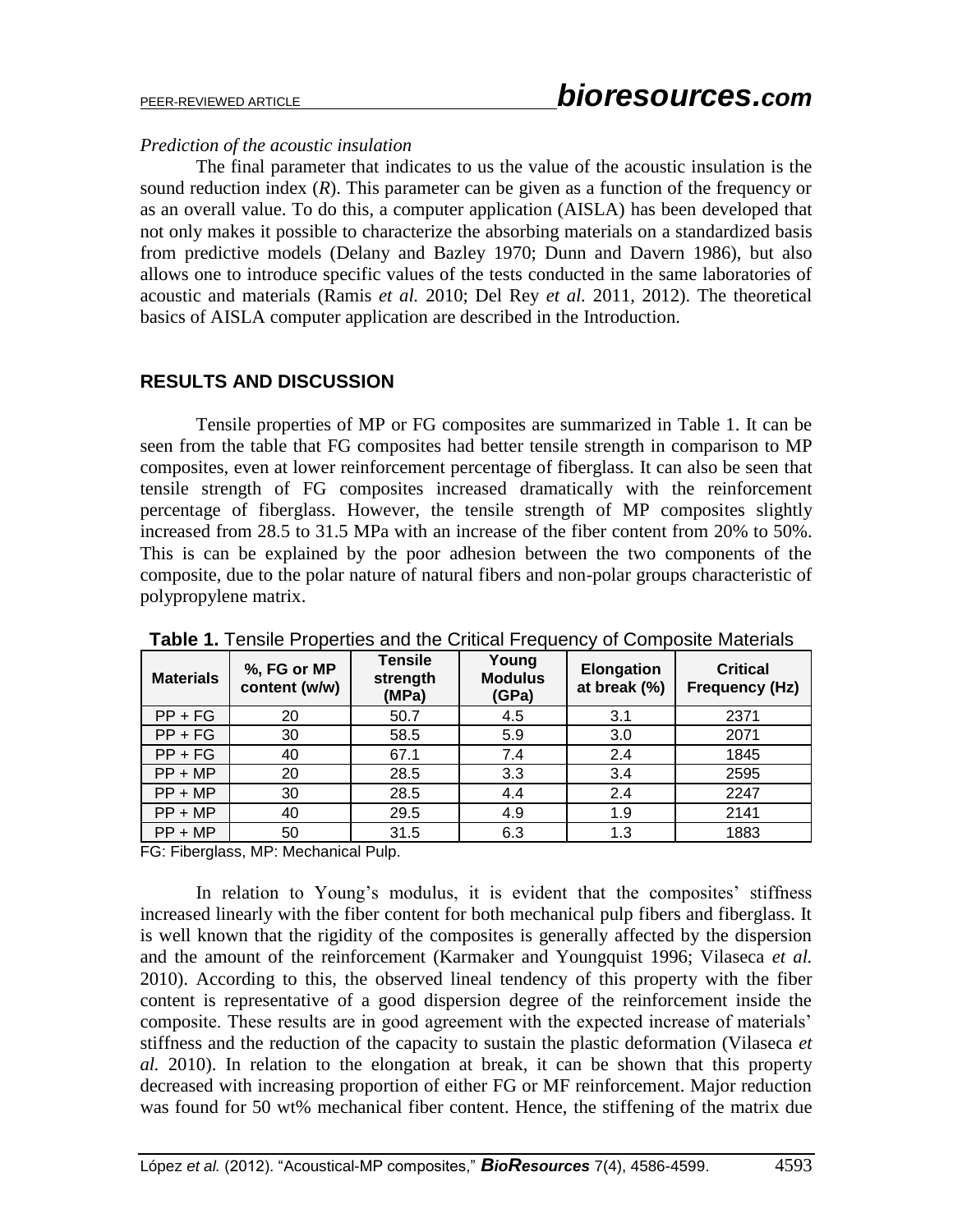to the addition of natural fibers caused lower deformability of the matrix; thereby, the elongation at break decreased. Consequently, higher fiber content can cause failure, which results in reduction in elongation at break for higher fiber content.

The tensile properties of MP composites were really low when the coupling agent was not used. This behavior indicates that mechanical pulp fibers from *Pinus radiata* can be used only as filler in wood-like plastic composites due to the low mechanical properties compared to FG composites. In order to increase compatibility of MP with the polypropylene, modification of the matrix polymer and treatment of mechanical pulp itself are potential options that may significantly improve the mechanical properties of the MP composites. In this respect, maleic anhydride modified polypropylene has demonstrated better compatibility with MP fibers when compared to PP, leading to significant increase in mechanical properties (Lopez *et al.* 2012).

The critical frequency is defined as the frequency at which the airborne acoustic wavelength matches the plate bending wavelength. It is also called the coincident frequency. It is evident that the critical frequency of both composites decreased with the increase of the fiber content, as can be seen in Table 1. This gave an indication of the loss of the acoustic isolation property of both families of composites.



**Fig. 3.** Sound absorption coefficient vs. frequency of some studied composite materials

In general, the composite materials can be manufactured to show a range of acoustic properties. By modifying such properties as weight and material formulation, different acoustical properties can be achieved depending on the specific application requirements. Figure 3 shows the values of the sound absorption coefficient in normal incidence versus frequency of composite materials made with 20% and 30% of mechanical pulp and 30% of fiberglass. For composites made with 20% and 30% MP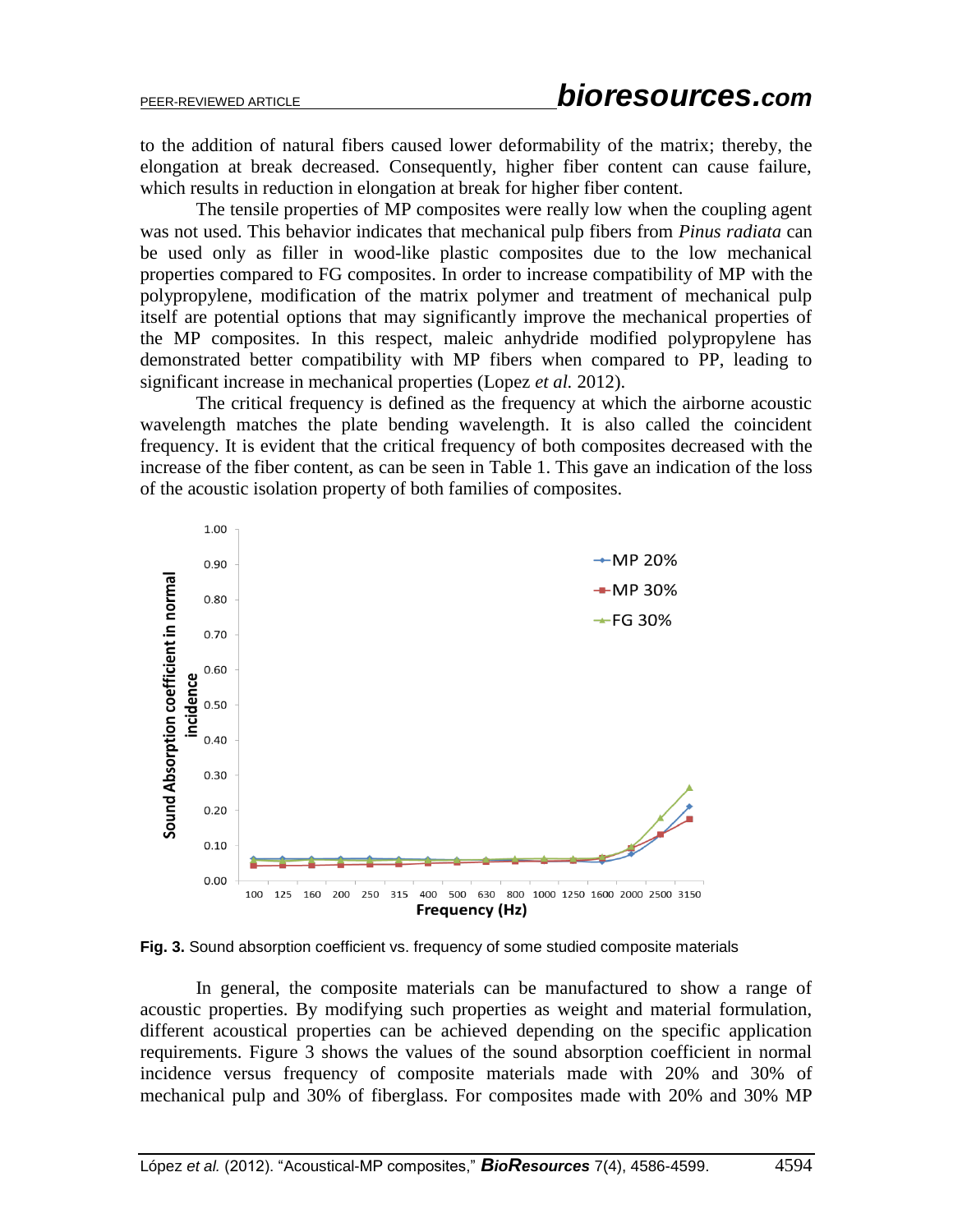concentration, it can be seen that the sound absorption coefficient increased slightly up to 1250 Hz for the 20% MP composite, after which the 30% MP composite showed a better sound absorption coefficient; however, above 2500 Hz, the 20% MP led to a sharp increase in sound absorption coefficient. The 30% FG composite exhibited similar sound absorption coefficient pattern up to 1250 Hz, after which the sound absorption coefficient rose more rapidly for the FG composites than the MP composites as the frequencies increased beyond 1250 Hz. On the other hand, all the composites studied showed values of the resistance to flow over 1000 kPas/m<sup>2</sup>.

In Fig. 4, one can observe the values of the acoustic isolation (dB) as a function of the frequency for both MP and FG composites as a possible impermeable single-layer. In all figures, the results are compared with the acoustic isolation of gypsum plasterboard.

On the other hand, the predictions of the acoustic isolation for the double-layers with air chamber or with absorbent material in its interior are presented in Fig. 5. The thickness of the air chamber was supposed to be about 40 mm. The considered absorbent material was wool polyester RC with 20 mm thickness, 500  $g/m^2$  of surface density, and the resistance to the flow was 2  $kPas/m<sup>2</sup>$ . This material was chosen as an absorbent material because it is recognized in the Spanish Technical Building Code (Real decrecto 1371/2007) and it is frequently used in the light-weight building partitions referred (Del Rey *et al*., 2011). The double-layers were compared with the acoustic isolation of gypsum plasterboards.



**Fig. 4.** Prediction of the acoustic isolation for MP and FG composites considered as an impermeable single-layer: (a) fiberglass, (b) mechanical pulp fibers. Comparison with gypsum plasterboard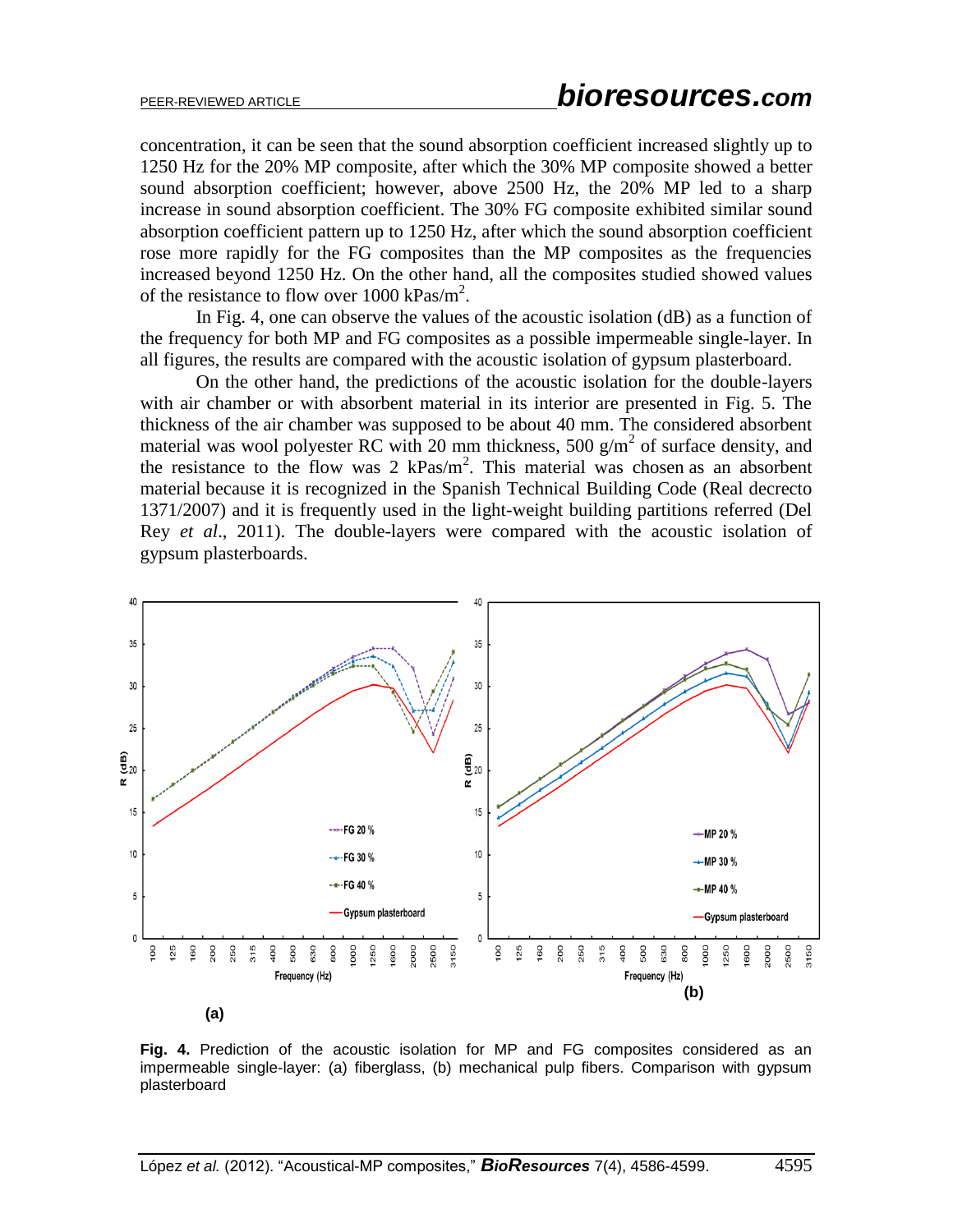

**(a)**



**Fig. 5.** Prediction of the acoustic isolation for double-layers of MP and FG composites: (a) without absorbing material, and (b) with absorbing material between the two layers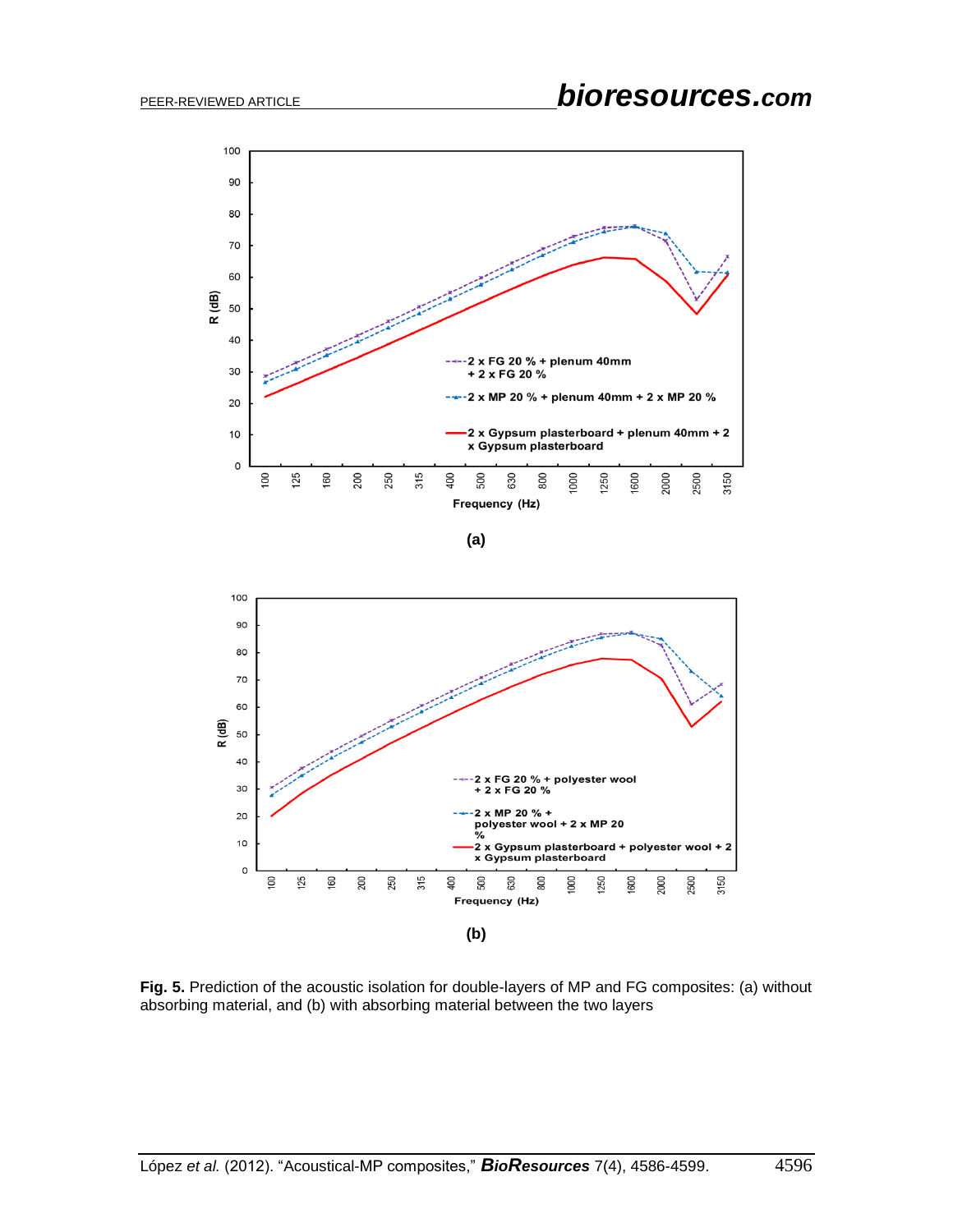In view of these reported results, it can be confirmed that the MP and FG composites can be considered a good acoustic isolating material. The values of isolation were exceeded in all frequencies of the spectrum studied for gypsum plaster-board. This material is commonly used to achieve acoustic insulation in buildings. In contrast, none of these two families of composites present properties of an acoustic absorbing material. This is reflected in the high values of the resistance to flow. Thus, due to its nature as an impermeable layer and having suitable mechanical properties, such as the critical frequency, it appears possible to use these green-composites as acoustic solutions of light-weight building material to reduce acoustic transmitions. The curves of acoustic isolation of the prepared composite materials with fiberglass and mechanical pulp are always above the curves of the gypsum plasterboards. Moreover, the isolation values of the MP composites vary with the fiber content and not for FG composites. In the case of double-layers, there is a small difference between the two families of composite materials and not between fiber percentages inside these materials. Therefore, for certain range of applications it can be concluded that these composites offer a good alternative.

## **CONCLUSIONS**

- 1. Mechanical pulp (MP) can be used only as filler for the preparation of composites when no coupling agent is used. In this case, the properties are similar to those obtained in wood-plastic composites.
- 2. Taking into account the obtained level of sound reduction index and the critical frequency of all prepared composite materials, they can be used as a possible acoustic solution of light-weight building materials.
- 3. All lightweight structures with polypropylene (PP), regardless of the type of reinforcement, show isolation values as some solutions that appear in the Technical Building Code. The same conclusion is obtained when the study focuses on multilayer partitions, which is a common format used in building.

## **ACKNOWLEDGMENTS**

The authors thank the Generalitat de Catalunya and the Universitat de Girona for the research funding through the specific research program. Also, the authors thank the Ministry of Education the aid granted through the project IPT-420000-2010-5-AR within the program INNPACTO-2010.

### **REFERENCES CITED**

Alba, J., Ramis, J., and Llinares, J. (2001). "Caracterización de capas impermeables a partir de medidas de aislamiento," *Revista de Acústica* 32(1-2), 11-15.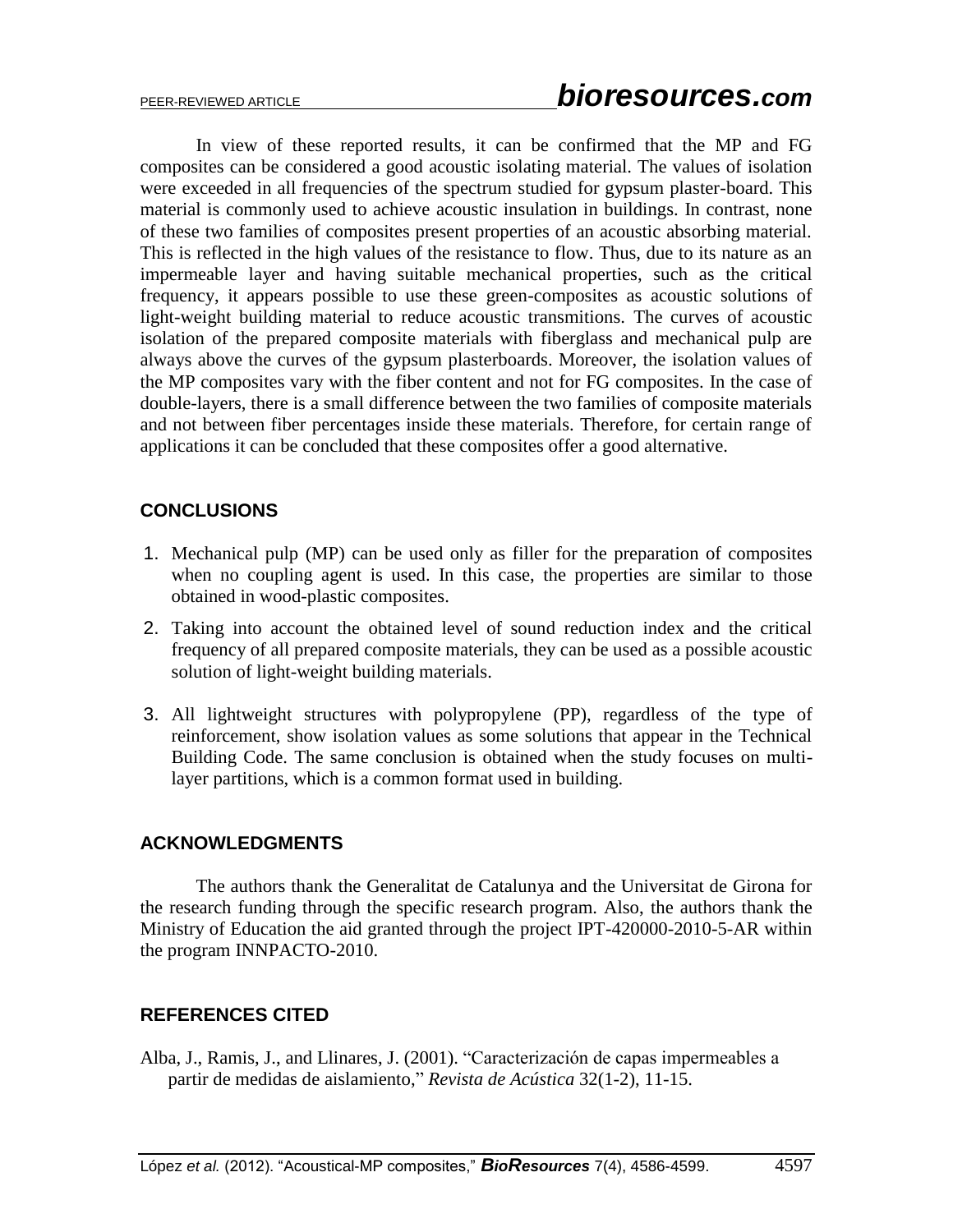- Alba, J., and Ramis, J. (2003). "Modelling of impervious layers from measurements of the sound reduction index," *Applied Acoustic* 64(4), 385-400.
- Alba, J., Ramis, J., and Redondo, F. J. (2003), "Aplicación de la transformada de Fourier espacial a la predicción del índice de reducción sonora de ventanas con vidrio laminar," *Revista de acústica* 34(1-2), 18-21.
- Alba, J., Ramis, J, and Sánchez-Morcillo, V. J. (2004). "Improvement of the prediction of transmission loss of double partitions with cavity absorption by minimization techniques," *Journal of Sound and Vibration* 273(4-5), 793-804.
- Allard, J. F., and Champoux, Y. (1992). "New empirical equations for sound propagation in rigid frame fibrous materials," *Journal of the Acoustical Society of America* 91(6), 3346-3353.
- Brekke, A. (1981). "Calculation method for the transmission loss of single, double and triple partitions," *Applied Acoustics* 14(3), 225-240.
- Davy, J. (2009). "Predicting the sound insulation of single leaf walls: Extension of Cremer's model," *J. of the Acoustical Society of America* 126(4), 1871-1877.
- Davy, J. (2010). "The improvement of a simple theoretical model for the prediction of the sound insulation of double leaf walls," *J. Acoustical Society of America* 127(2), 841- 849.
- Del Rey, R., Alba, J., Ramis, J., and Sanchis, V. J. (2011). "New absorbent acoustic materials from plastic bottle remnants," *Materiales de construcción* 61 (304), 547- 558.
- Del Rey, R., Alba, J., Arenas, J. P., and Sanchis, V. J. (2012). "An empirical modeling of porous sound absorbing materials made of recycled foam," *Applied Acoustics*, 73(6- 7), 604-609.
- Delany, M. E., and Bazley, E. N. (1970). "Acoustical properties of fibrous absorbent materials," *Applied Acoustics* 3(2), 105-116.
- Dunn, P., and Davern, W. A. (1986). "Calculation of acoustic impedance of multi-layer absorbers," *Applied Acoustics* 19(5), 321-334.
- Habibi, Y., El-Zawawy, W. K., Ibrahim, M. M., and Dufresne, A. (2008). "Processing and characterization of reinforced polyethylene composites made with lignocellulosic fibers from Egyptian agro-industrial residues," *Compos. Sci. Technol.* 68(7-8), 1877- 1885.
- Huda, S., and Yang, Y. Q. (2009). "Feather fiber reinforced light-weight composites with good acoustic properties," *Journal of Polymers and the Environment* 17(2), 131-142.
- Ingard, K. U., and Dear, T. A. (1985). "Measurement of acoustic flow resistance," *Journal of Sound and Vibration* 103(4), 567-572.
- Karmaker, A. C., and Youngquist, J. A. (1996). "Injection moulding of polypropylene reinforced with short jute fibers," *J. Appl. Polym. Sci.* 62(8), 1147-1151.
- López, J. P., Méndez, J. A., El Mansouri, N.-E., Mutjé, P., and Vilaseca, F. (2011). "Mean intrinsic tensile properties of stone groundwood fibers from softwood," *BioResources* 6(4), 5037-5049.
- López, J. P., Mutjé, P., Pèlach, M. À., El Mansouri, N.-E., Boufi, S., and Vilaseca, F. (2012). "Analysis of the tensile modulus of polypropylene composites reinforced with stone groundwood fibers," *BioResources* 7(1), 1310-1323.
- Mendez, J. A., Vilaseca, F., Pelach, M. A., Lopez, J. P., Barbera, L., Turon, X., Girones,